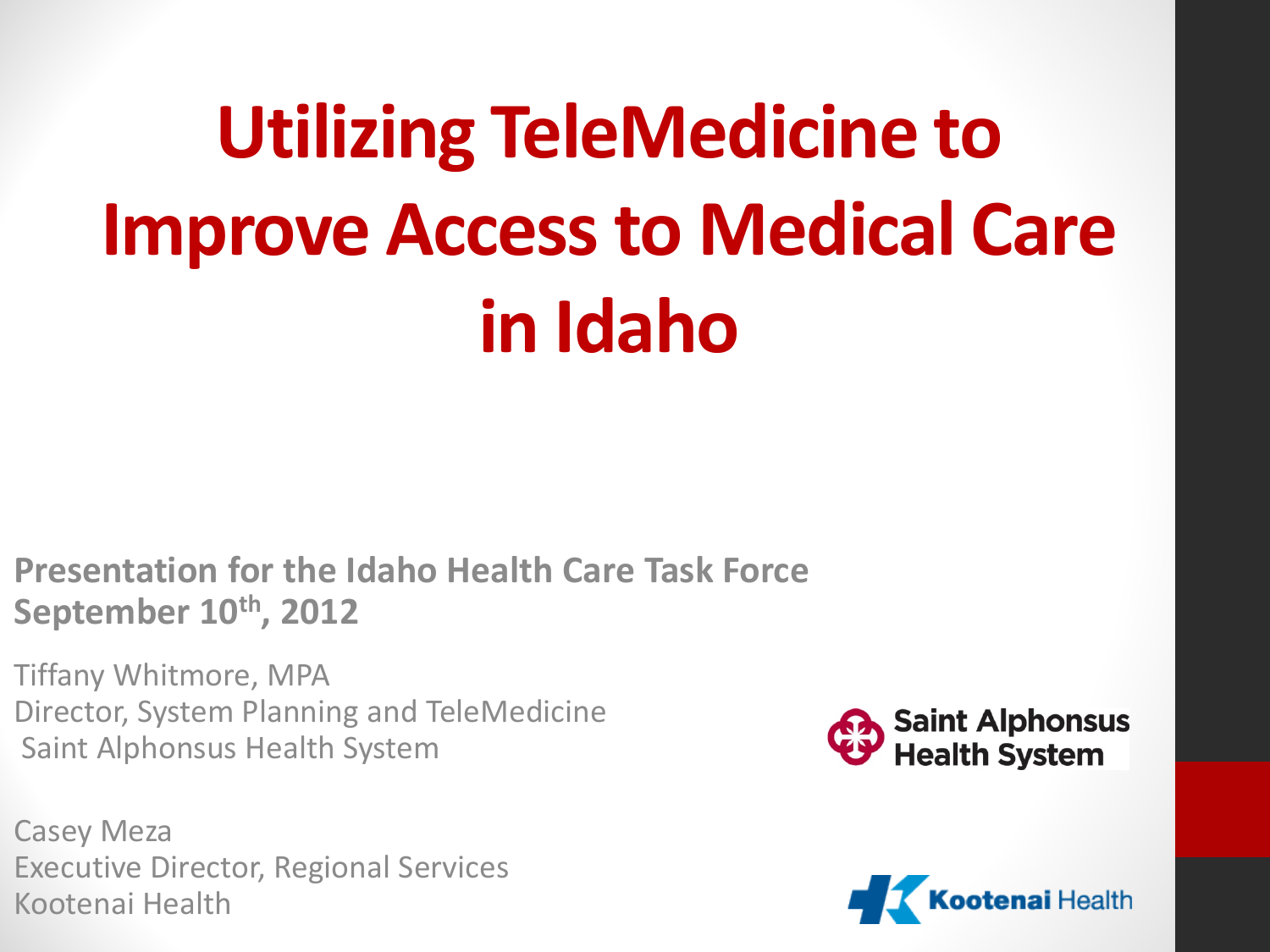# **Presentation Outline**

- Introduction to TeleHealth Technology
- Idaho Overview
- Our Experiences
- The Future



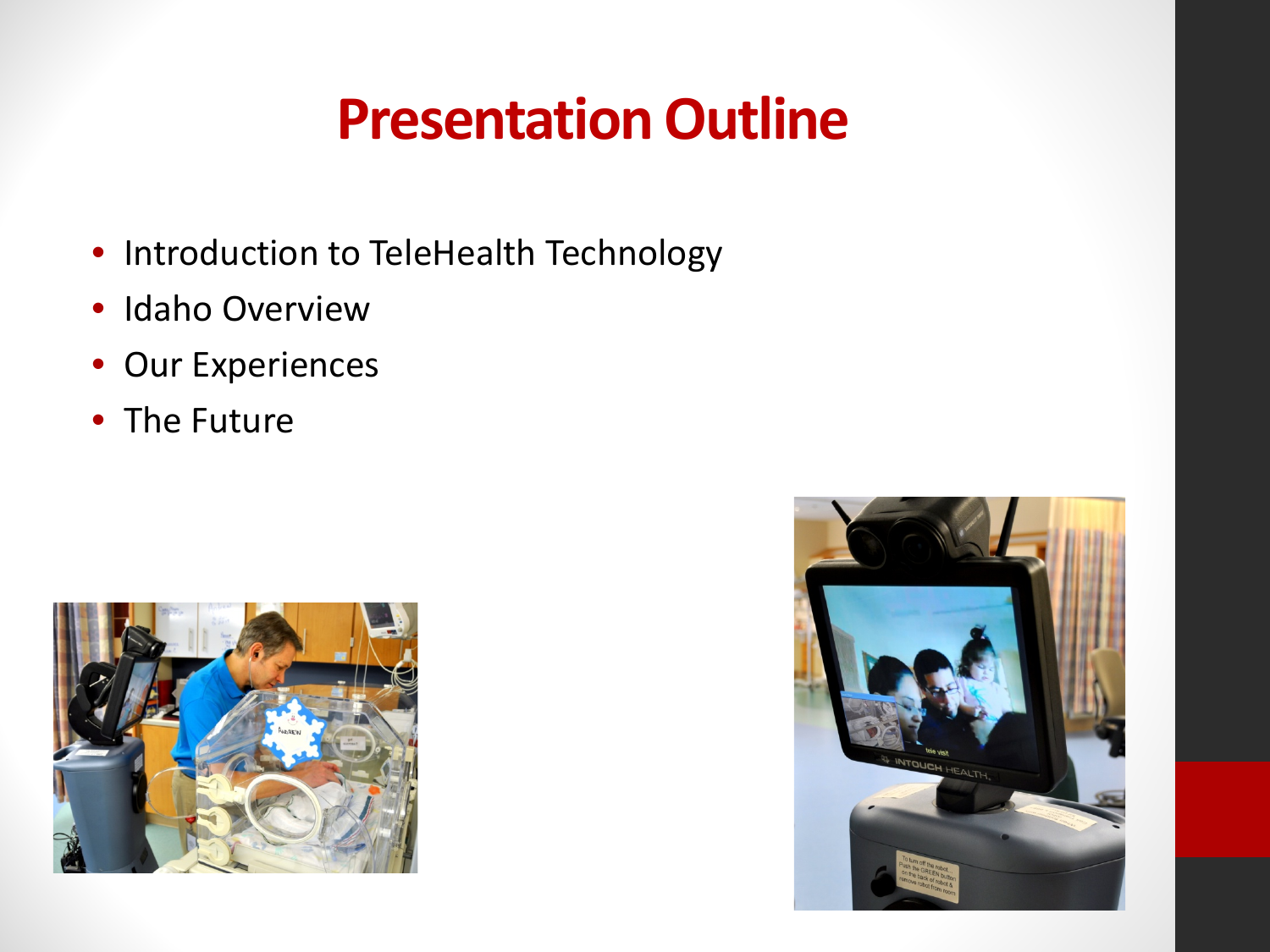# **Introduction**

**TeleHealth:** *a mode of delivering health care services that utilizes information and communication technologies to enable the diagnosis, consultation, treatment, education, care management and selfmanagement of patients at a distance from health providers.1*



#### **TeleMedicine :** *The use of medical information exchanged from one site to another via electronic communications to improve patient's health status*1

<sup>1</sup> Center for Connected Health Policy, "Advancing California's Leadership in TeleHealth Policy: A TeleHealth Model Statute and Other Policy Recommendations", February 2011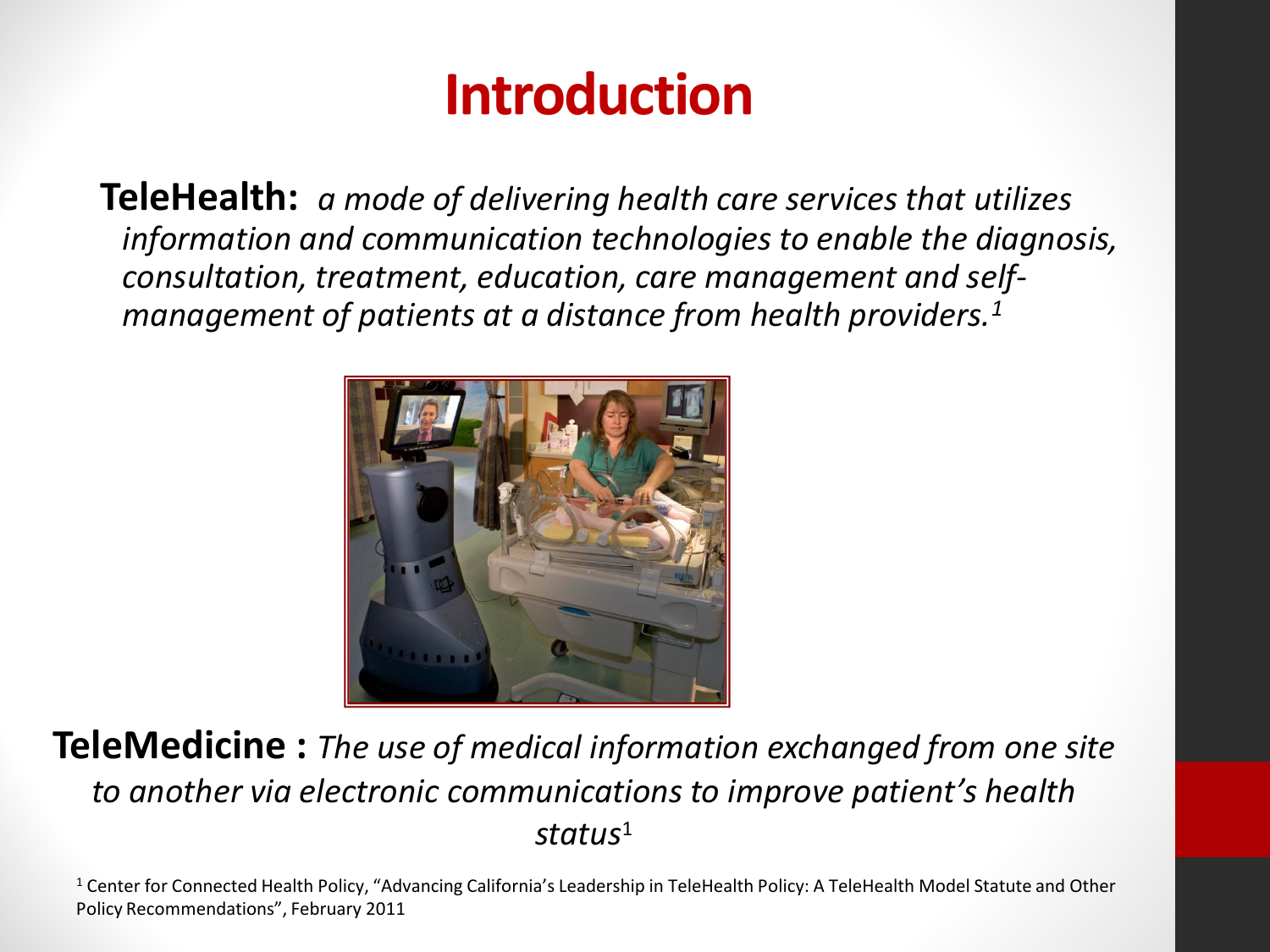# **Why TeleMedicine**

- 35 of Idaho's 44 counties are Rural or Frontier
- Idaho has 27 Critical Access Hospitals
- 48 Medically Underserved Areas/Populations
- 158 Health Professional Shortage Areas
- Rural Idaho faces recruitment and retention challenges
- Limited access to specialty care in many areas

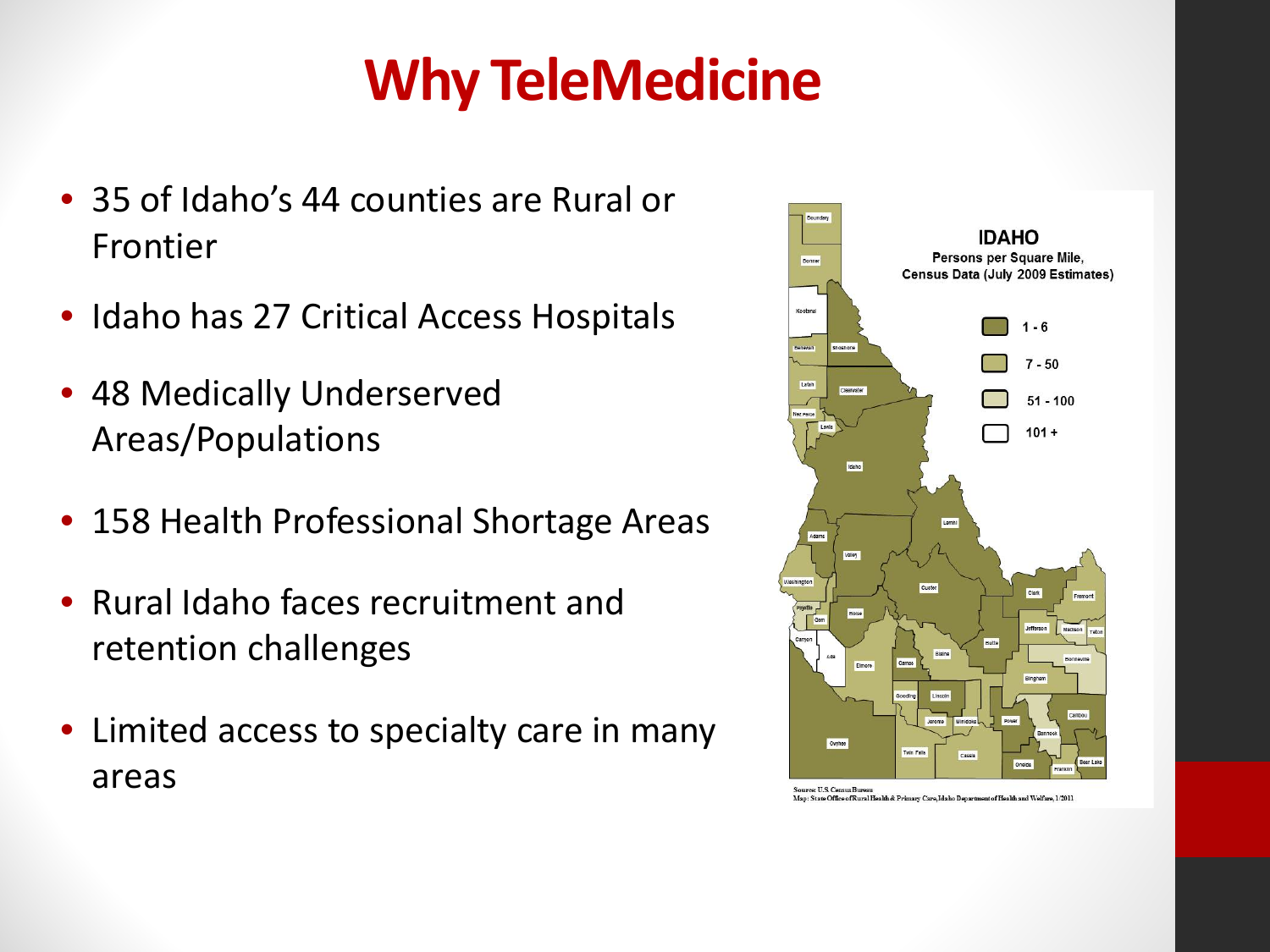### **Our Experience: The IDA/ORE Network**

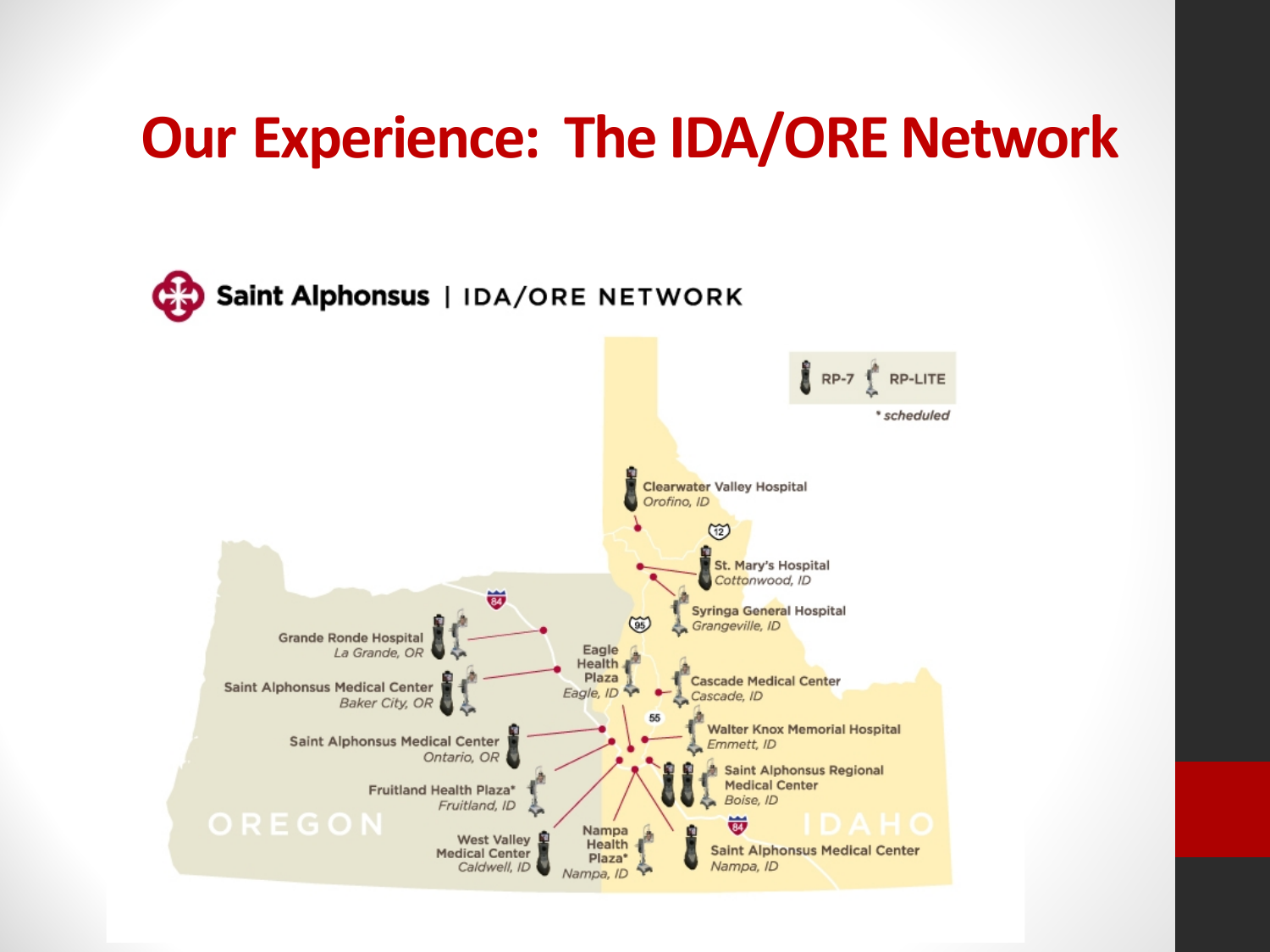# **IDA/ORE Network Services**

| <b>Emergency</b>           | <b>Outpatient</b>             | In-Patient /<br><b>Other Services</b> |  |  |
|----------------------------|-------------------------------|---------------------------------------|--|--|
| <b>Consultations</b>       | <b>Services</b>               |                                       |  |  |
| $\blacksquare$ E.D. to E.D | • Psychiatry                  | ■ Intensivist                         |  |  |
| $\blacksquare$ Stroke      | • Oncology                    | Program                               |  |  |
| <b>Burns</b>               | Orthopedics                   | ■ Hospitalist                         |  |  |
| <b>Neonatology</b>         | • Dermatology                 |                                       |  |  |
|                            | • Rheumatology                | Interpretive                          |  |  |
|                            | ■ Cardiology                  | <b>Services</b>                       |  |  |
|                            | Genetic Counseling            | <b>-Televisit</b>                     |  |  |
|                            | <b>Burn Follow-up Clinics</b> | ■ Education                           |  |  |
|                            | ■Wound Care*                  |                                       |  |  |
|                            | "Stress-echo Services*        |                                       |  |  |

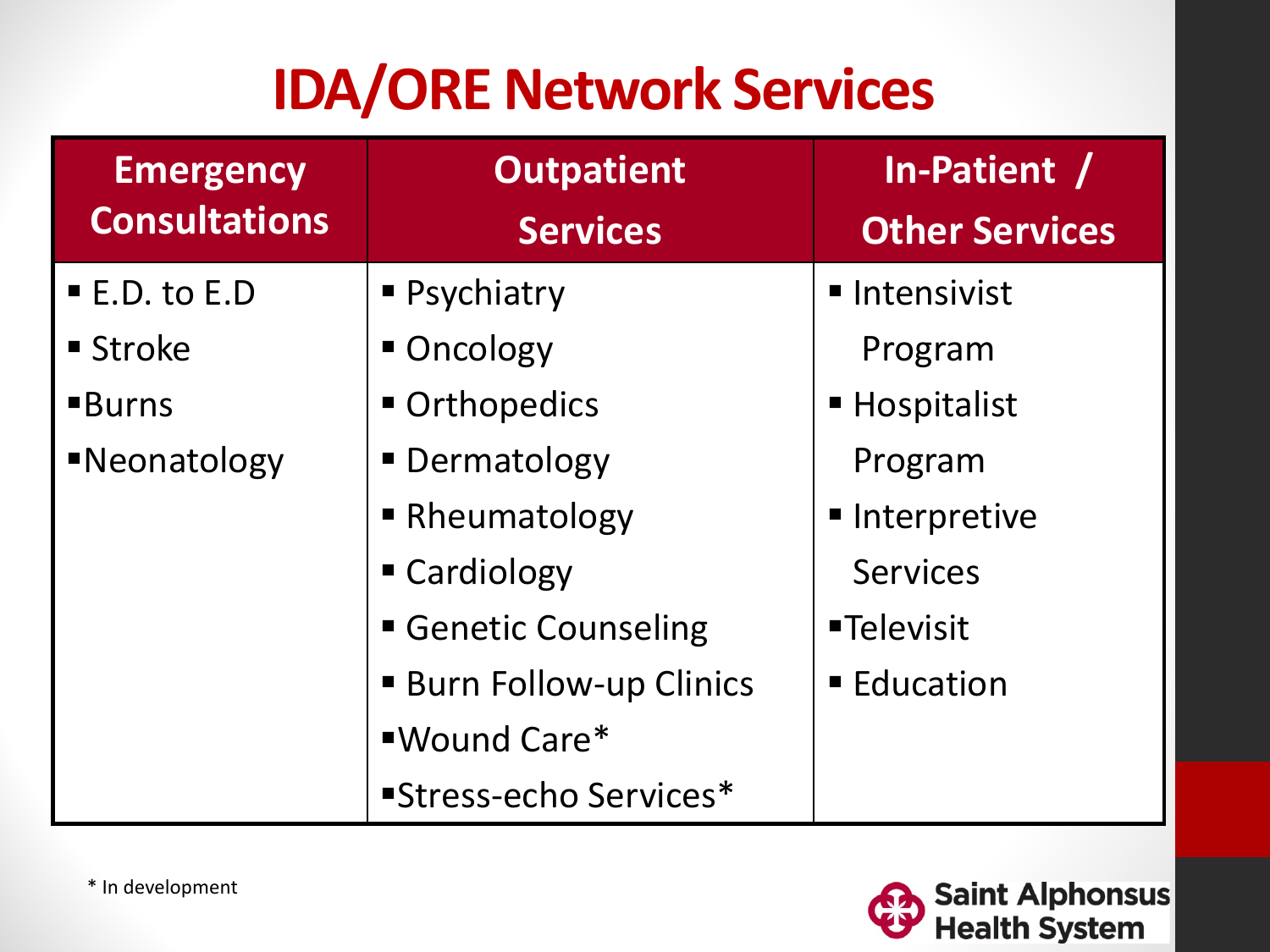# **Service Utilization: Year over Year Growth**



\*2007 5 months of data

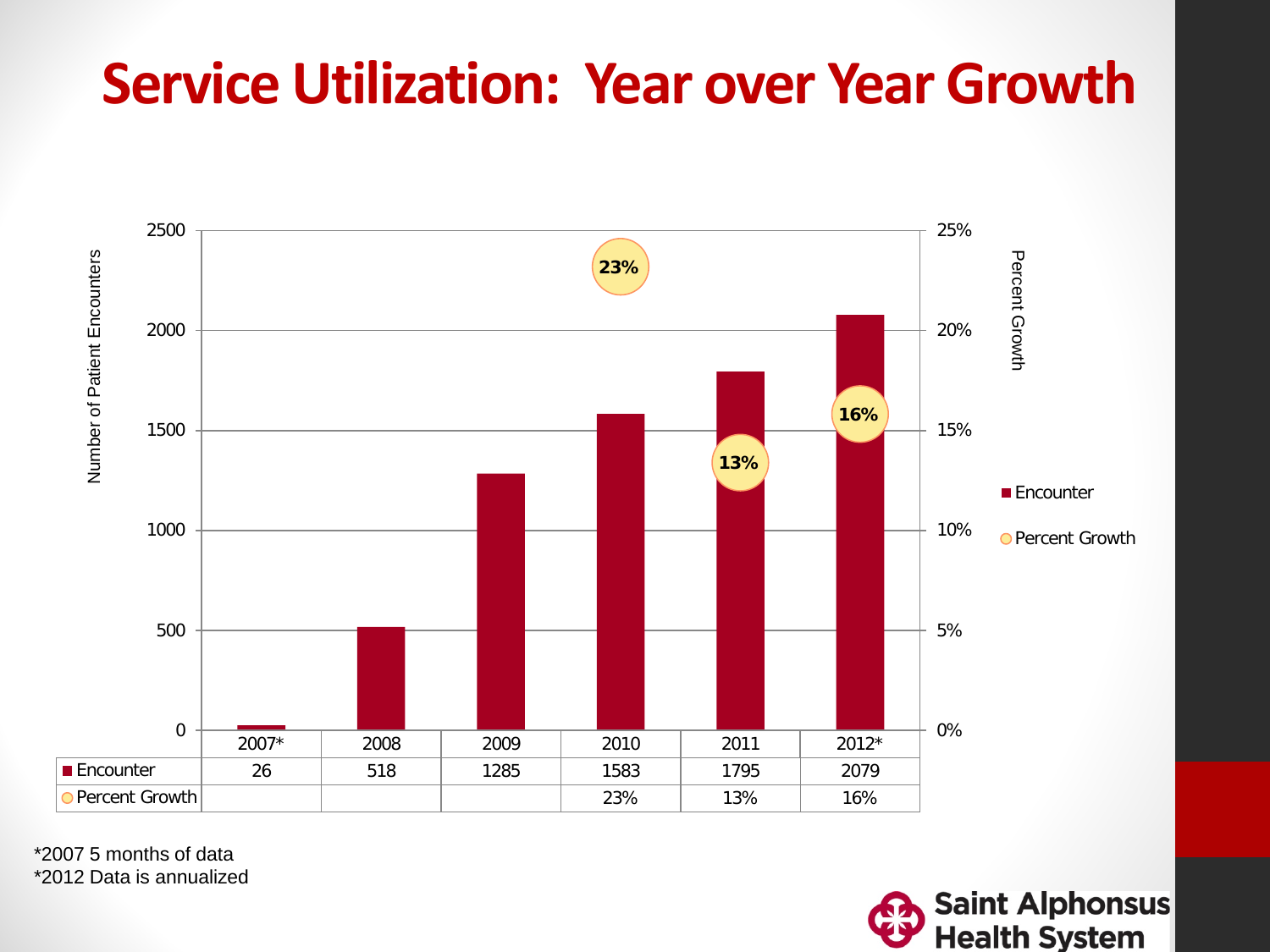### **Outpatient Clinics: Serving Patients at Home**

| <b>Outpatient Travel</b><br><b>Expenses</b> | <b>Clearwater</b><br><b>Valley</b> | St. Mary's* | <b>Grande</b><br>Ronde* | <b>SA Baker</b><br><b>City</b> | <b>SA</b><br><b>Ontario</b> | <b>West</b><br><b>Valley</b> | <b>Walter</b><br><b>Knox</b> | <b>Cascade</b> | <b>Syringa</b> | <b>SARMC</b> |
|---------------------------------------------|------------------------------------|-------------|-------------------------|--------------------------------|-----------------------------|------------------------------|------------------------------|----------------|----------------|--------------|
| <b>Patient Encounters</b>                   | 2500                               | 956         | 177                     | 4                              | 2                           | 1                            | 18                           | 221            | 54             | 92           |
| <b>Travel Miles</b>                         |                                    |             |                         |                                |                             |                              |                              |                |                |              |
| <b>Avoided</b>                              | 615,262                            | 276,608     | 28,896                  | 632                            | 224                         | 100                          | 1,044                        | 35,360         | 8,424          | 62,376       |
| <b>Expense per Mile</b>                     | 0.5                                | 0.5         | 0.5                     | 0.5                            | 0.5                         | 0.5                          | 0.5                          | 0.5            | 0.5            | 0.5          |
| <b>Total Expense</b>                        | \$307,631                          | \$138,304   | \$14,448                | \$316                          | \$112                       | \$50                         | \$522                        | \$17,680       | \$4,212        | \$31,188     |

Total Patient Travel Expense **Avoided** due to Availability of TeleMedicine:

\*Cardiology patients at Grand Rhond must travel to Boise for care

\*Child Psychiatry patients at St. Mary's and Clearwater Valley must travel to CDA for care

\*SARMC patients with severe burns were traditionally transported to University of Utah's Burn Center for care prior to TeleMedicine implementation.

Total Miles: **1,028,962** Cost at \$0.50 per Mile: **\$514,463 Saint Alphonsus Health Svstem**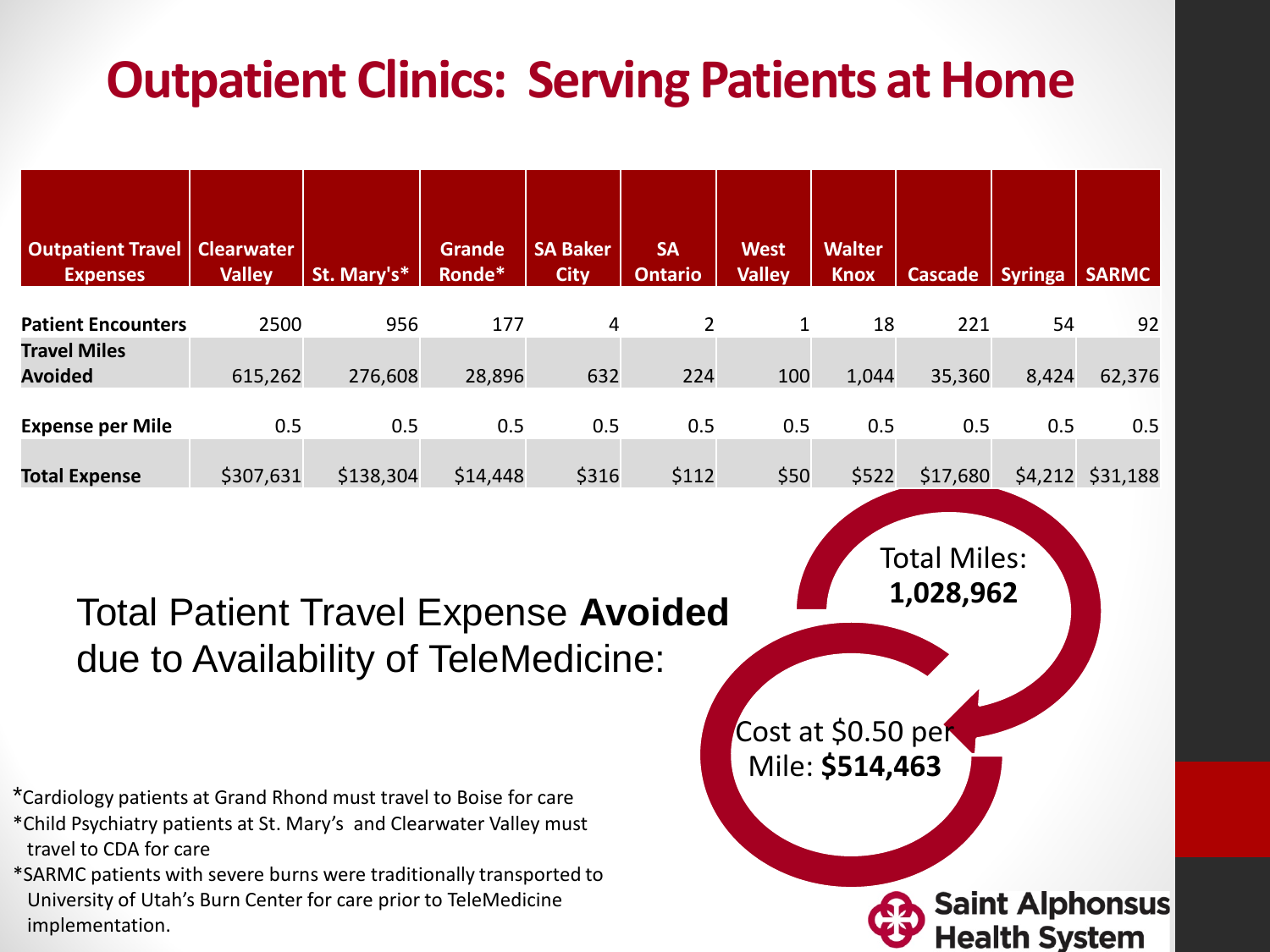# **Telepsychiatry Program**

**February 2009 –July 2012**

### **Adult Psychiatry**

**1201** new patients served 1272 total patient encounters **\*80% no current psychiatric care** 



Total Patient Travel Expense **Avoided** due to Availability of TelePsychiatry:



### **Child Psychiatry**

 $\dots$ **90 new patients served** 1582 total patient encounters **\*80% no current psychiatric care** 

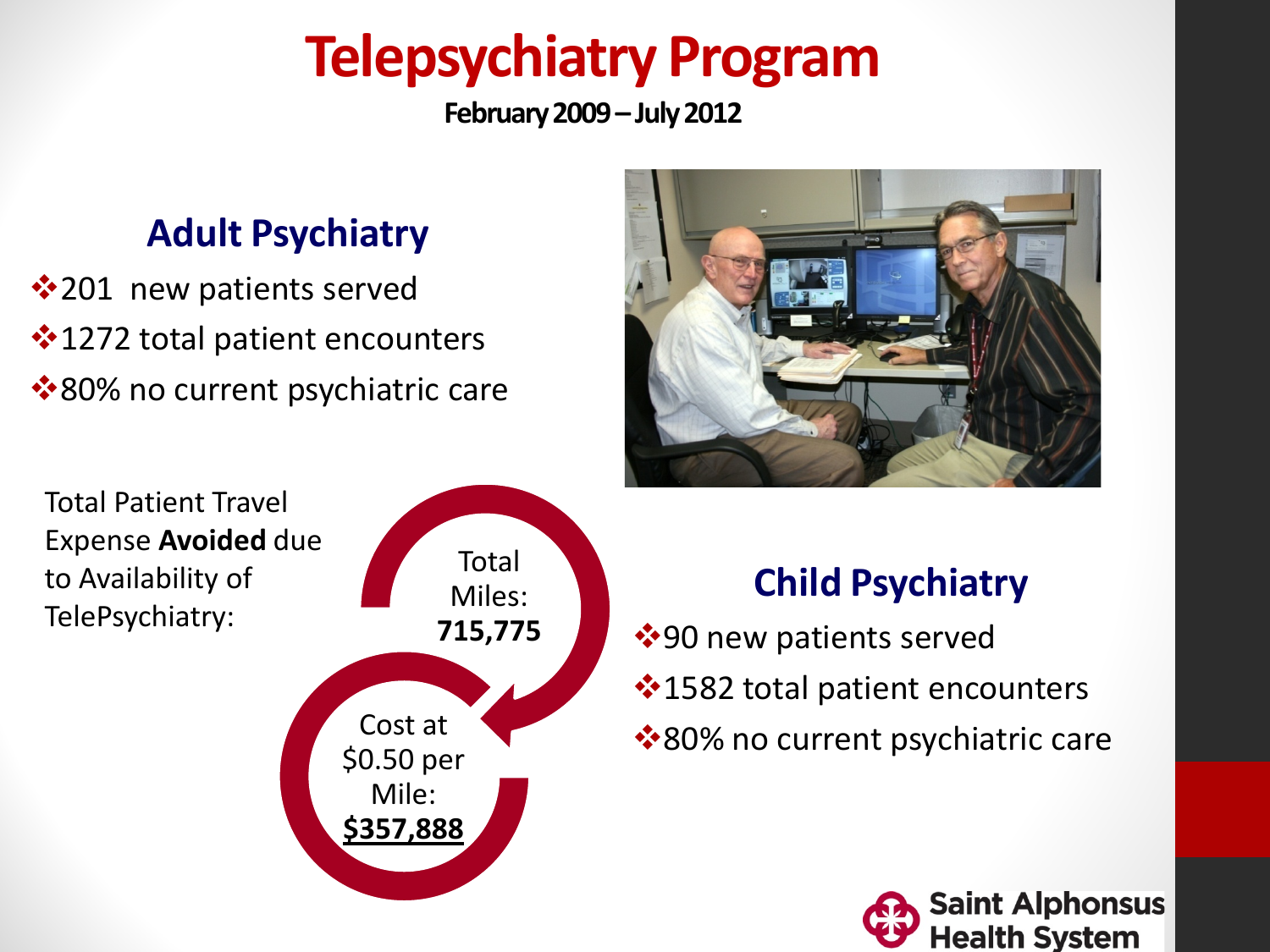# **Case Study: Telepsychiatry Health Care Cost Savings**

### **Pre- Telepsychiatry Program:**

- Diagnosed with schizophrenia and severe drug and alcohol abuse
- Average of 1 E.D. visit /month for 3 years = **\$46,728**
- 4 hospitalizations in 3 years

### **Telepsychiatry Program:**

- 6 E.D. visits in 18 months = **\$7,788**
- 1 hospitalization in 18 months

*Average cost of an E.D. visit = \$1298 Average Cost of telepsychiatry appointment = \$100* 

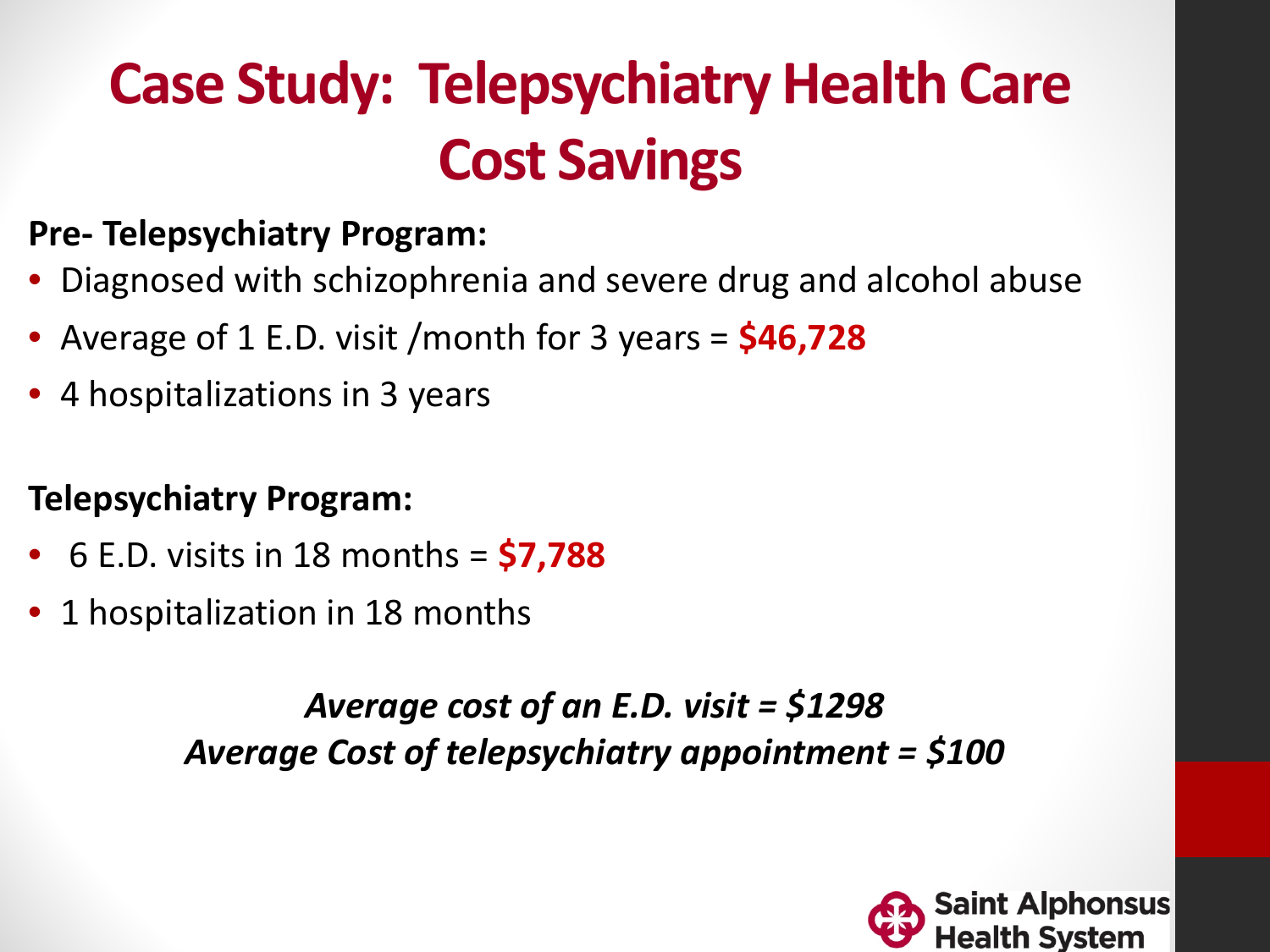# **TeleHospitalist Services**

- *44 inpatients* retained between Nov. 2010-Nov. 2011
- **EX** Resulting in 210 days of hospitalization
- **\*** Resulting net payments to critical access hospital: \$360,000

### **❖** Significant savings to patients/payors:

- Avoided ground/air transfer costs
- Avoided duplication of tests
- Avoided family travel and loss of work time
- Improved continuity of care



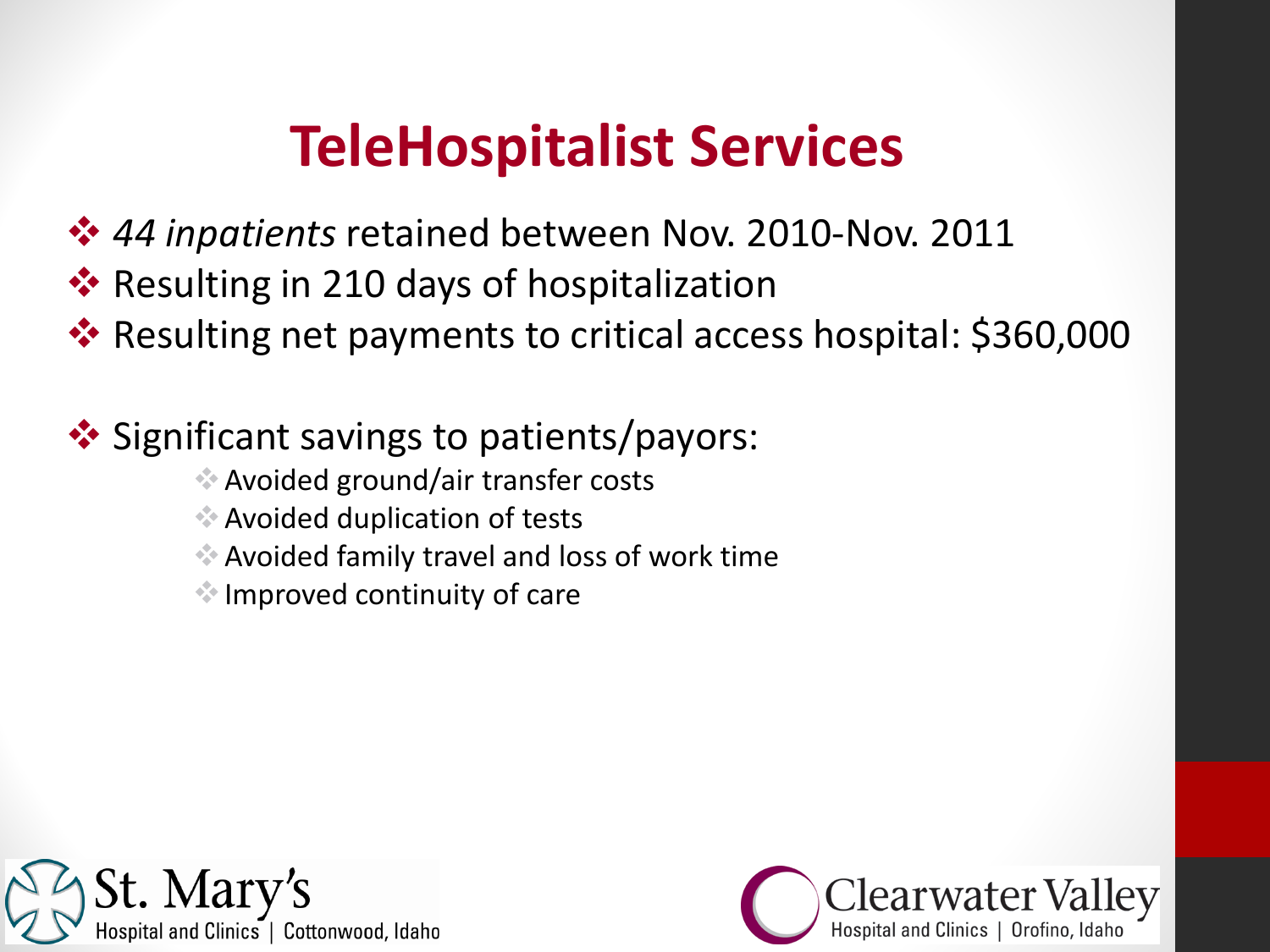# **Emergency Specialist Program**

#### **November 2009 – July 2012**

| <b>ESP Program by Type</b> | <b>Patient</b><br><b>Encounters</b> |  |  |  |
|----------------------------|-------------------------------------|--|--|--|
| Stroke/Neurology           | 105                                 |  |  |  |
| <b>Burns</b>               | 30                                  |  |  |  |
| Cardiology                 | 5                                   |  |  |  |
| All Other Emergent         | 40                                  |  |  |  |
| <b>Total</b>               | 180                                 |  |  |  |



- The ESP Program coordinates specialty physicians in emergency situations using TeleMedicine technology.
- Patients can then receive care in their community hospitals when appropriate.

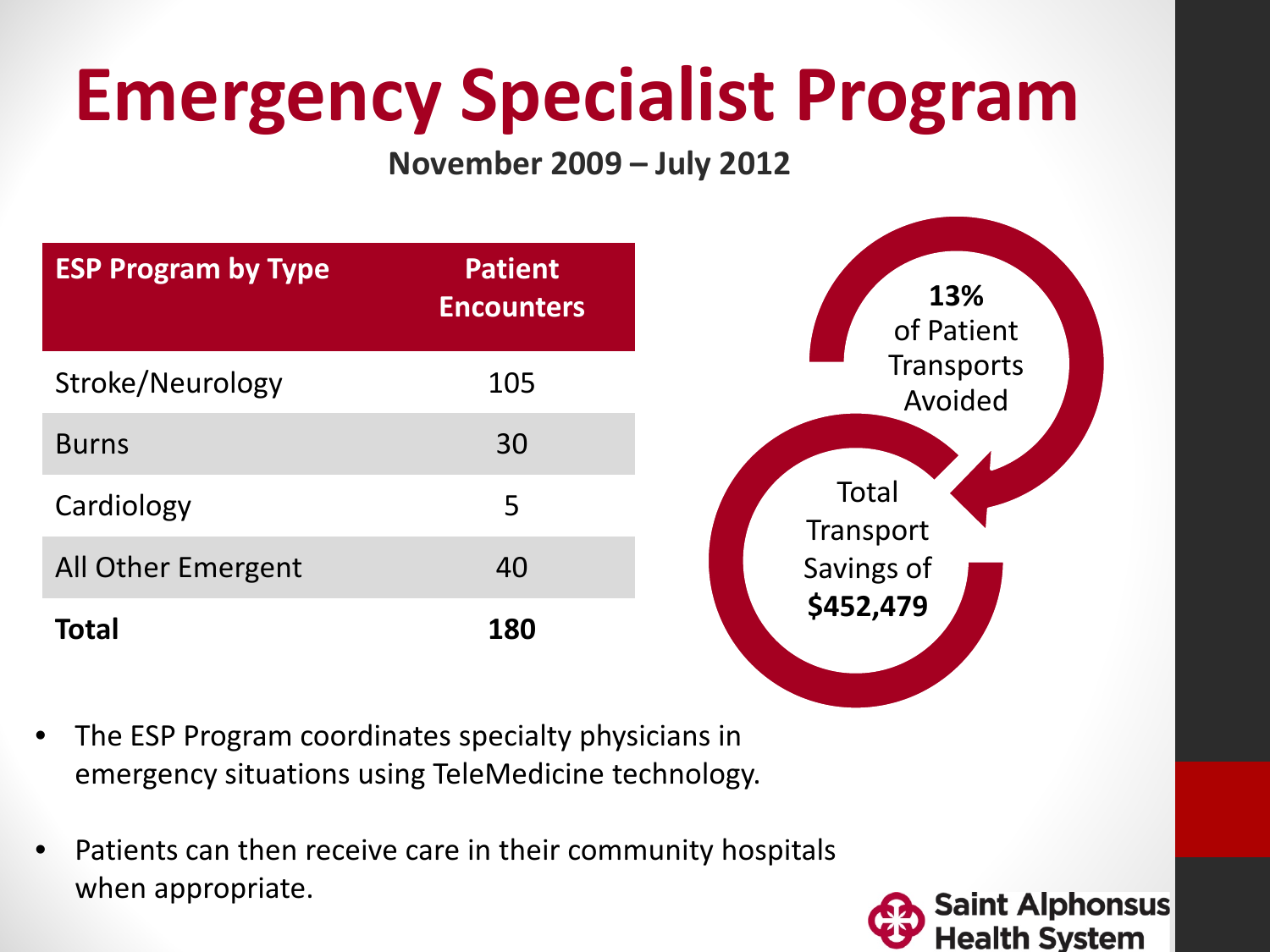

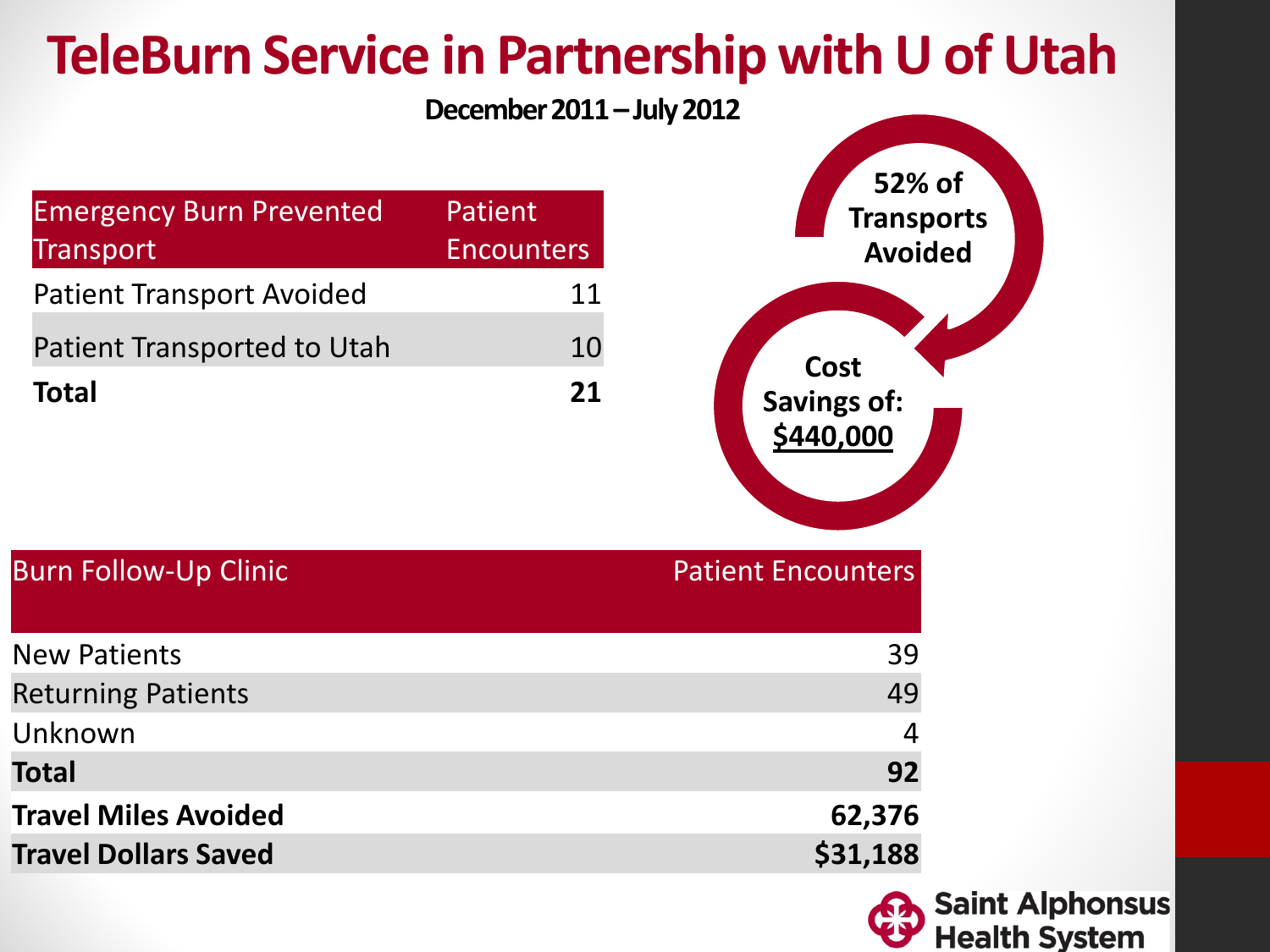# **TeleStroke Services**

**TPA Administration in Rural Hospitals Pre and Post ESP Program**



\*TPA must be administered within a set time frame from the onset of symptoms

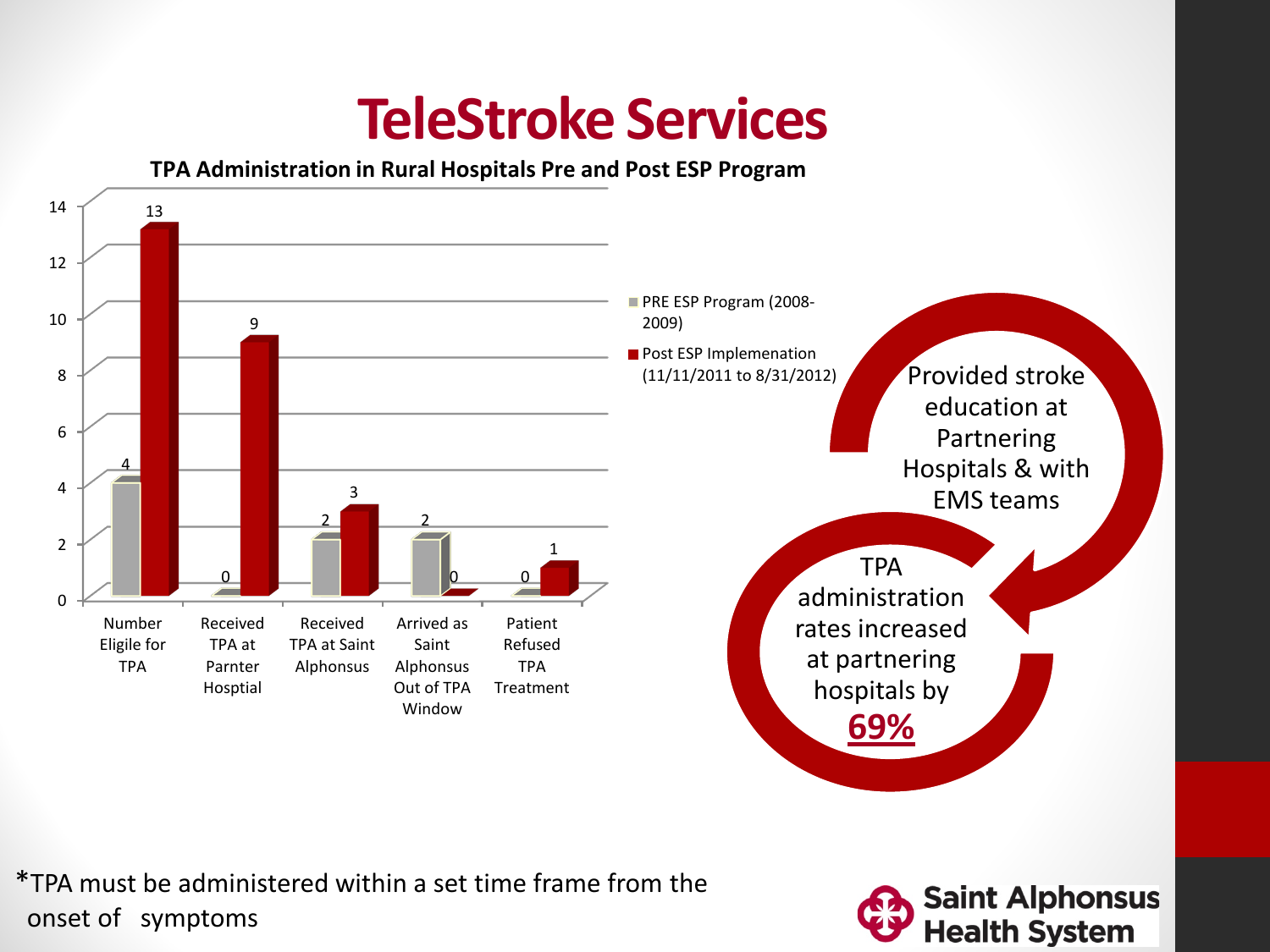# **Case Study: Improving Stroke Care and Outcomes**



Tele-Stroke Neurologist was able to view the CT scan immediately

- Tele-Stroke Neurologist was able to re-evaluate the patient pre and post administration of t-pa
- Two hours after treatment the patient was awake, alert, and able to answer questions
- The patient discharged with only mild weakness of his right arm
- Prior to Tele-Stroke, partnering hospital would transfer stroke patients without starting t-pa at their hospital

Patient was deemed a candidate for IV t-pa which was initiated at 1 hour and 55 minutes from stroke symptom onset then Transferred

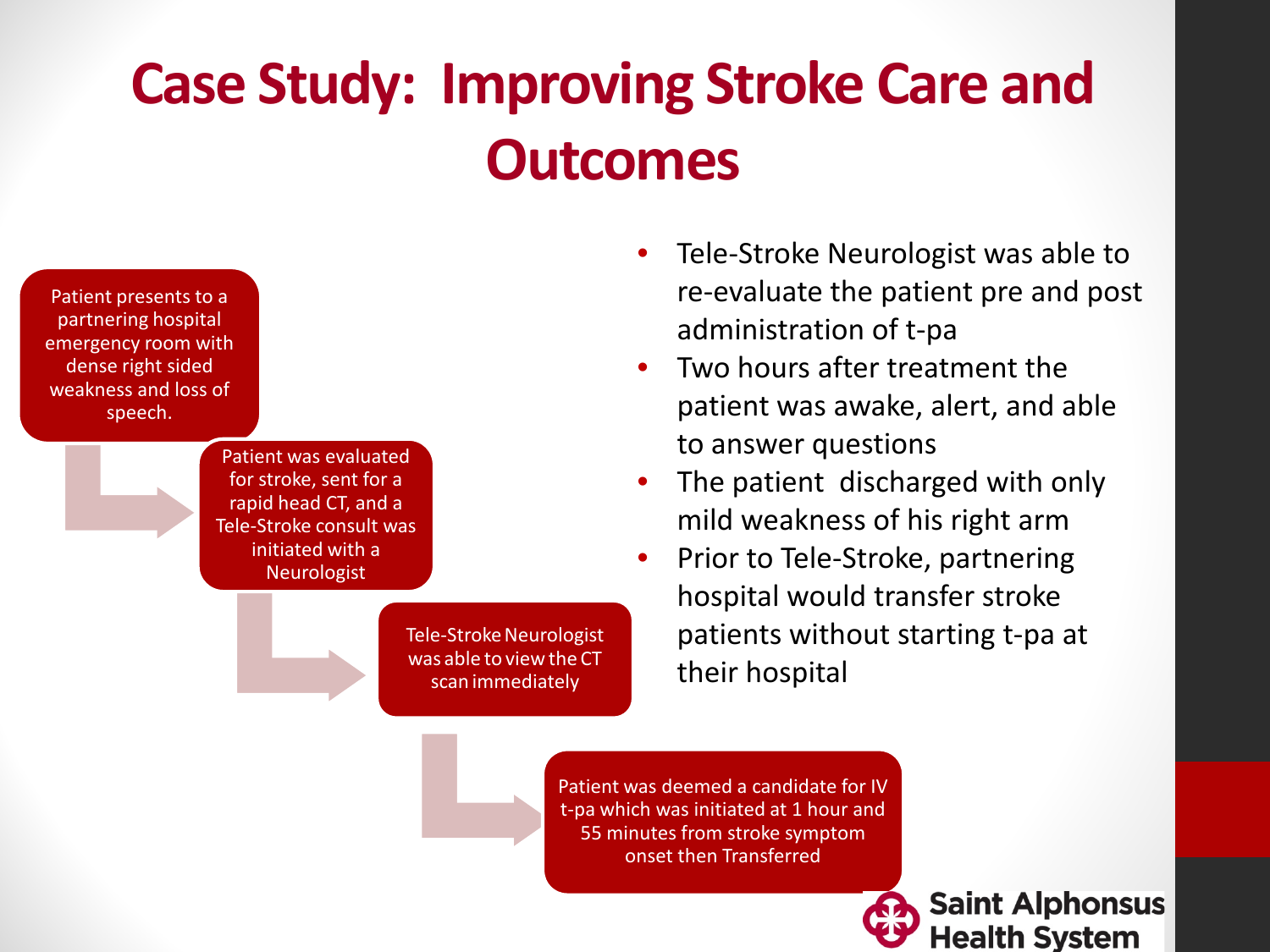# **Future Vision**

- Telehealth utilized to provide wide variety of inpatient, outpatient and emergency services throughout the state
- Rural hospitals remain financially viable as patient revenues remain in the community
- Patients receive **appropriate, timely** access to specialty services thereby reducing costs as focus switches to prevention and improved management